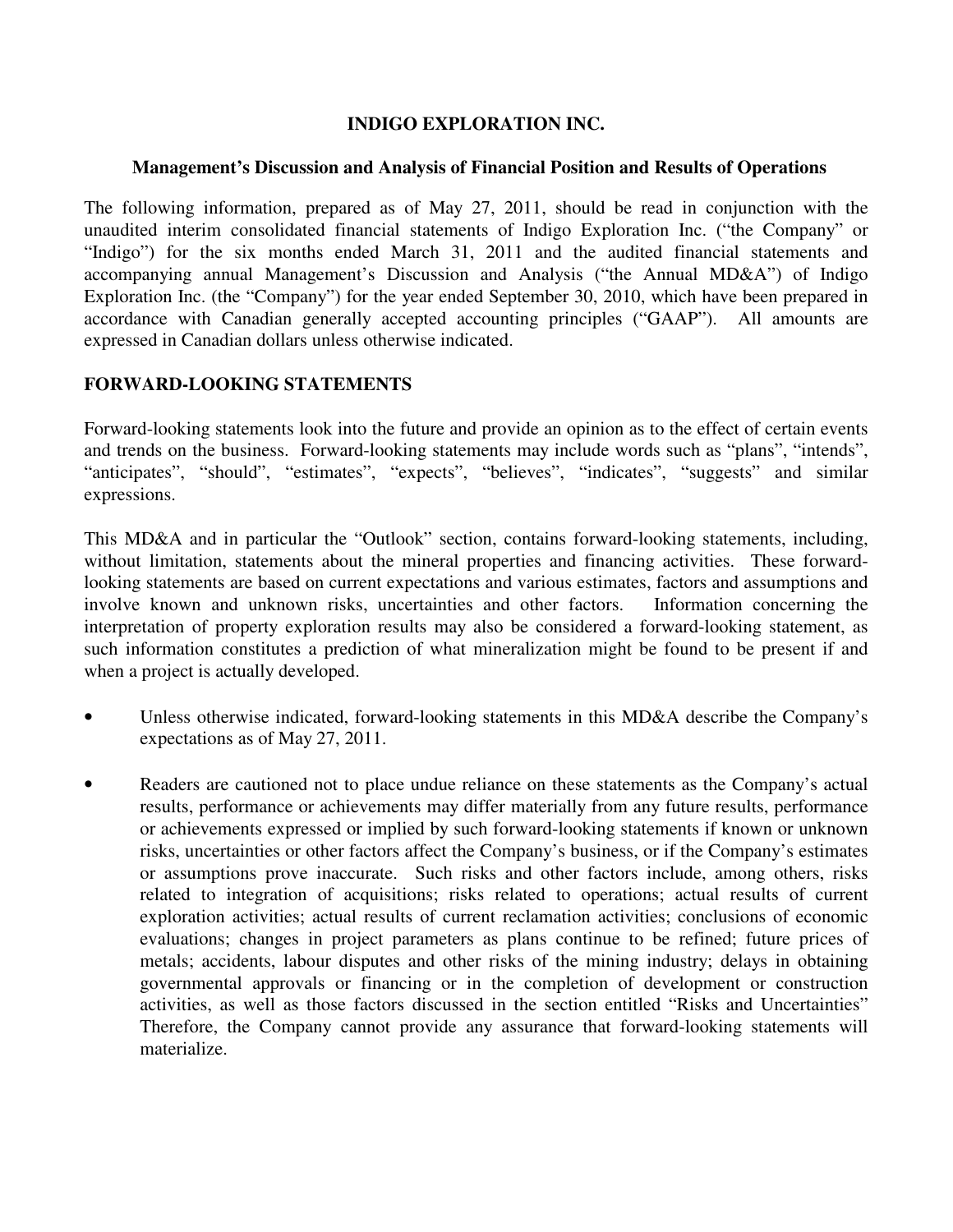• The Company assumes no obligation to update or revise any forward-looking statement, whether as a result of new information, future events or any other reason, except as required by law.

For a description of material factors that could cause the Company's actual results to differ materially from the forward-looking statements in this MD&A, please see "Risks and Uncertainties".

## **GENERAL OVERVIEW**

The Company was incorporated on February 29, 2008 under the Business Corporations Act of British Columbia. The Company became a reporting issuer on November 20, 2009, closed its Initial Public Offering ("IPO") on December 29, 2009 and commenced trading on the TSX Venture Exchange ("TSXV") on December 31, 2009, under the trading symbol "IXI."

The Company is a junior natural resource company engaged in the acquisition, exploration and development of natural resource properties. The Company is yet to receive any revenue from its mineral exploration operations. Accordingly the Company has no operating income or cash flows. Its continued existence has relied almost exclusively upon equity financing activities, which is not expected to significantly change in the immediate future.

The Company's focus is in gold exploration in the Republic of Burkina Faso, West Africa. In May 2010, the Company entered into an option agreement to acquire a 100% interest, subject to a 1.5% net smelter return ("NSR") royalty, in the Moule Gold permit, in western Burkina Faso. In June 2010, the Company completed the acquisition of Sanu Resources Burkina Faso S.A.R.L. ("Sanu Burkina"), as a means of acquiring Sanu Burkina's four gold mineral exploration permits in Burkina Faso.

On January 28, 2011, the Company reported results of a systematic surface grab sampling program and on March 8, 2011, the assay results from the first 27 holes of a 44 hole reverse circulation ("RC") drill program on the Moule permit. On March 14, 2011 the Company reported that it had completed airborne radiometric and magnetic surveys at its Kodyel, Loto, and Moule permits. On March 22, 2011 the Company reported that artisanal workings on its Lati gold permit have doubled in size. On March 29, 2011, the Company reported a further six holes from the RC drill program on the Moule permit. Subsequent to the six months ended March 31, 2011, the Company reported the assays from a further six holes on the Moule permit. Also subsequent to the period, the Company reported that a new artisanal site is rapidly developing on the Lati gold permit (See Mineral Properties).

On January 24, 2011, the Company closed a non-brokered private placement of 7,663,666 units at \$0.30 per unit for gross proceeds of \$2,299,100. Securities issued pursuant to the private placement are subject to a four month hold period until May 25, 2011. Proceeds of the private placement will be used to fund exploration on the Company's Burkina Faso properties and for general working capital.

Subsequent to the period ending March 31, 2011, the Company reported that it has listed its shares on the Frankfurt Exchange under the symbol "INE" and retained AXINO AG ("AXINO") to provide investor relations services in Germany and other European countries, subject to regulatory approval. AXINO will be paid 37,000 Euros for an initial term of 12 months, payable in quarterly instalments.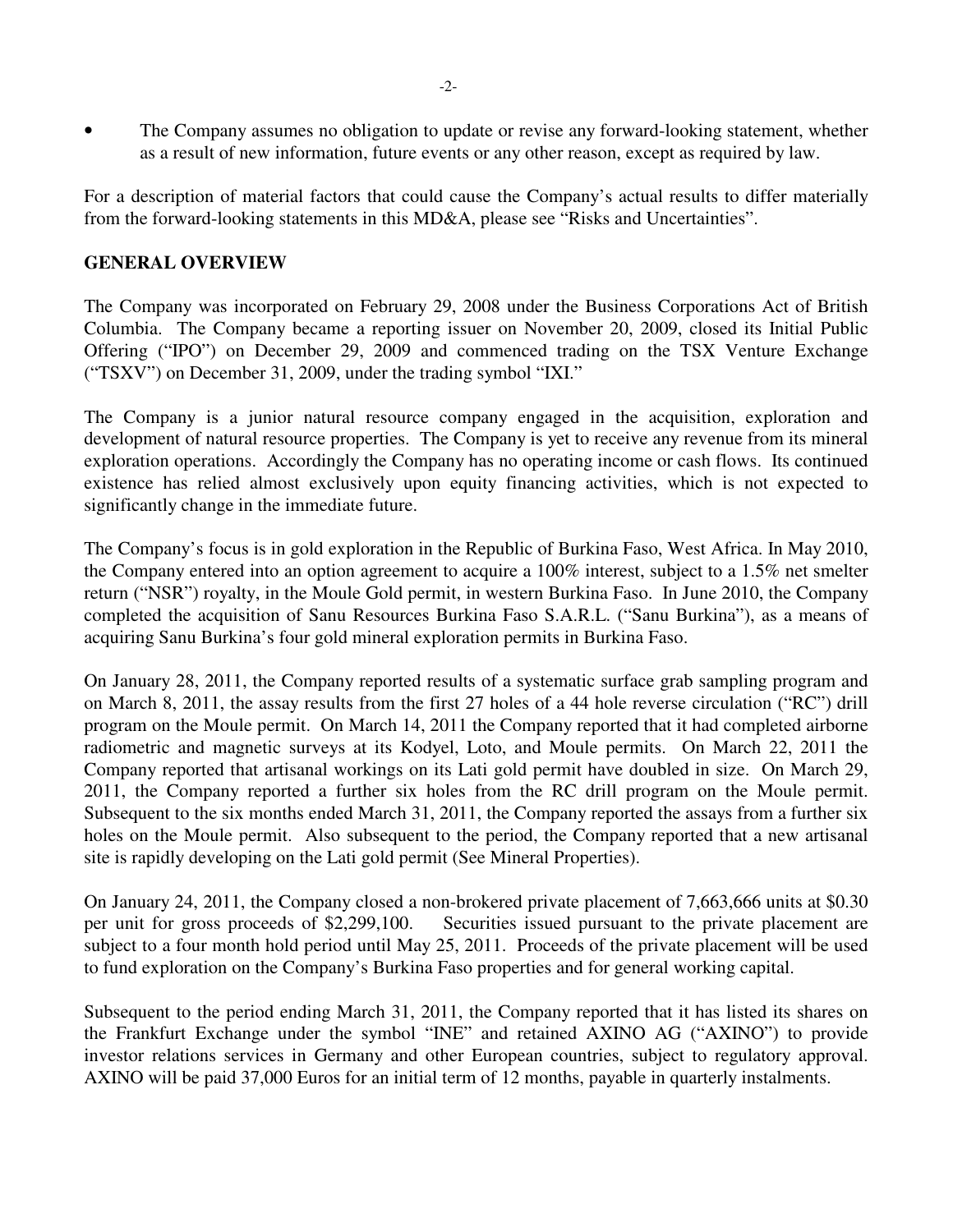### **MINERAL PROPERTIES**

R. Timothy Henneberry, P.Geo, President & CEO of Indigo, is the Qualified Person as defined in National Instrument 43-101 responsible for the review of technical information disseminated to the public by the Company, including any technical information in this MD&A.

### **Burkina Faso**

During 2010, the Company completed two transactions with respect to mineral prospects located in the Republic of Burkina Faso, West Africa. These transactions have resulted in the Company's acquisition of a package of five gold properties comprising four gold projects. West Africa is underlain by the Birimian Greenstone Belt, one of the most prolific gold producing areas in the world. A number of the world's major gold companies are active in West Africa, several with producing mines, including: IAMGOLD Corporation, AngloGold Ashanti Limited, Randgold Resources Limited, Gold Fields Limited and Newmont Mining Corporation. Burkina Faso is considered to be relatively stable, both politically and economically, and relies primarily on farming and mining as it main sources of revenue.

Pursuant to the Mining Code of Burkina Faso, an exploration permit holder is required to incur 270,000 West African CFA Francs (\$567) of exploration expenditures per square kilometre per year in order to maintain its permits in good standing. If such expenditures are not incurred, the Government of Burkina Faso may, at its discretion, cancel the permits after giving the permit holder sixty days notice to remedy any deficiency. At March 31, 2011, the Company has not incurred sufficient exploration expenditures on its Burkina Faso permits to comply with the Mining Code of Burkina Faso. However, the Government of Burkina Faso has renewed the permits and has not issued the Company any notice of non-compliance. As such, the Company believes its Burkina Faso permits are in good standing. The Government of Burkina Faso has temporarily suspended the Kodyel Gold Permit and its required exploration expenditures pending resolution of the dispute between Burkina Faso and Niger as to the exact location of the border between the two countries in the area proximate to the Kodyel property.

### *Moule Option*

On May 5, 2010, the Company entered into an option agreement to acquire a 100% interest, subject to a 1.5% net smelter return ("NSR") royalty, in the Moule Gold Permit, in western Burkina Faso, in consideration for cash payments totalling US\$410,000 over a three year period. The Company has the right to purchase the entire 1.5% NSR royalty for US\$1,800,000. The Company made the initial cash payment of US\$50,000 upon signing of the agreement and the second cash payment of US\$60,000 on the first anniversary of the agreement.

The Moule Gold Permit covers 249 square kilometres of prospective Birimian greenstone geology. Previous explorers conducted property wide mapping and sampling of quartz veining and quartz float and subsequently focused their efforts on a 7 kilometre by 6 kilometre area with a geochemical soil grid, detailed mapping, and local IP survey resulting in the identification of multiple gold anomalies. Company management believes the Moule permit has the potential to host both a large near-surface, bulk tonnage gold deposit and a shear-hosted vein deposit. There are currently four target areas: Zelingpe 1, Zelingpe 2, Vein 2 and Vein 3. The first ever drill program was completed in February 2011, testing the Zelingpe 1, Zelingpe 2 and Vein 3 targets.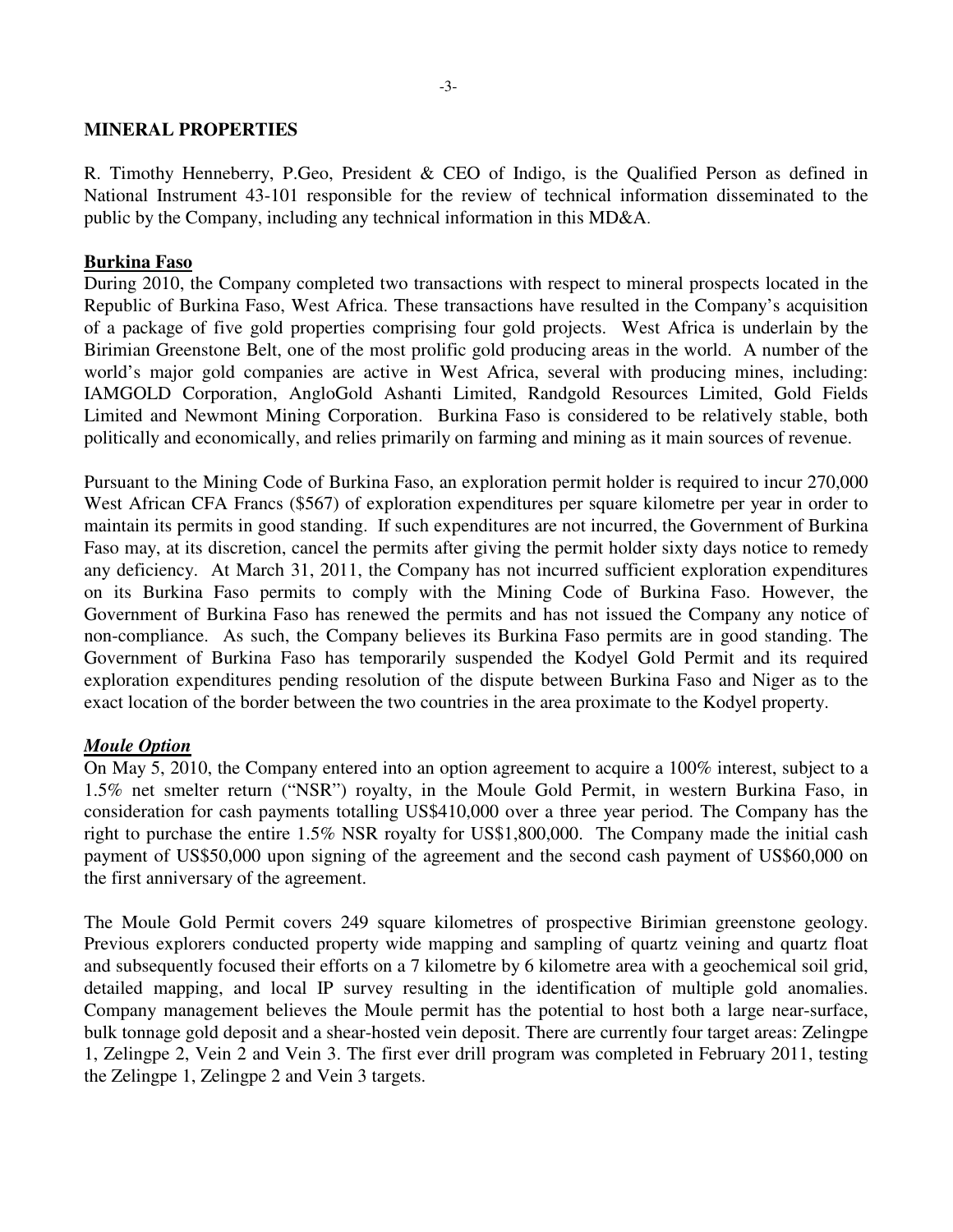The 1.0 kilometre long by 120 metre wide Zelingpe 1 anomaly is covered by a resistant laterite plateau. The IP Survey penetrated the hardcap plateau and identified a strong coincident IP chargeability high and resistivity low, a geophysical signature suggestive of disseminated sulfide and quartz veins. The edges of the laterite plateau have eroded near the fringes of the anomaly, casting anomalous gold values into soils to the east, west and south. An area of eluvial workings and artisanal pits is located immediately west and on the southwest fringe of the Zelingpe 1 anomaly. There are also soil values to the east and south of the plateau edge with anomalous values to 1,865 ppb Au.

Three drill transects were completed at Zelingpe 1 spaced 200 metres apart. Each transect consisted of three holes. A new mineralized gold system was identified at Zelingpe 1, traceable for 500 metres and open in both directions. Drill intercept highlights include: 1.12 gpt Au over 28 metres; 0.47 gpt Au over 11 metres; 0.24 gpt Au over 30 metres; 0.24 gpt Au over 32 metres; 0.20 gpt Au over 35 metres and 4.53 gpt Au over 5 metres.

The Zelingpe 2 anomaly lies approximately 500 metres southeast of the Zelingpe 1 anomaly and consists of two parallel northeast-trending quartz vein swarms 500 metres apart, both with associated strong coincident IP chargeability high and resistivity low geophysical signatures. Each trend is traceable for 1.4 kilometres by elevated gold values in soils, rock sampling and geophysical anomalies. Recent artisanal workings have appeared on one trend. A 1.1 kilometre by 700 metre grid over the Zelingpe 2 target showed significant multiple anomalous gold trends that range from 25 metres to 150 metres wide. Sixty-eight grab samples within the trends returned values between 1 gram/tonne (g/t) gold and 38.6 g/t gold.

Six drill transects were completed at Zelingpe 2, spaced 100 to 150 metres apart. Transects consisted of 4 to 6 holes. Plus one gram intersections over at least one metre were reported in 15 of the 27 holes, with highlights including: 1.82 gpt Au over 5 metres; 4.60 gpt Au over 3 metres; 2.06 gpt Au over 3 metres and 3.57 gpt Au over 2 metres.

The Vein 3 target lies approximately 4.7 kilometres to the west of Zelingpe 1. It is a shear-hosted vein zone that has been traced in excess of 1500 metres by widely spaced soil geochemical lines. Five hundred artisanal miners are currently working a 400 metre long portion of this vein. Grab sampling from the tailings of the artisanal activity has returned a high of 16.5 gpt Au, with 21 of the 42 samples taking returning values in excess of 1 gpt Au.

Three drill transects were completed at Vein 3, spaced 120 metres apart. Transects consisted of 2 holes scissoring the vein. Gold mineralization was intersected in four of the 6 holes, including both holes on section 10 and on section 11. Vein 3 is traceable by this drilling for over 200 metres and is open in both directions. The drill sections and plan suggest the two holes on section 12 were collared too far east, missing the target. Highlights from Vein 3 drilling include: 29.67 gpt Au over 7 metres and 10.86 gpt Au over 3 metres. The widths and grades reported are drill intercept widths and may not represent the true width of mineralization.

Drill plans and sections for Zelingpe 1, Zelingpe 2 and Vein 3 can be found on the current exploration page on the Company's website at www.indigoexploration.com.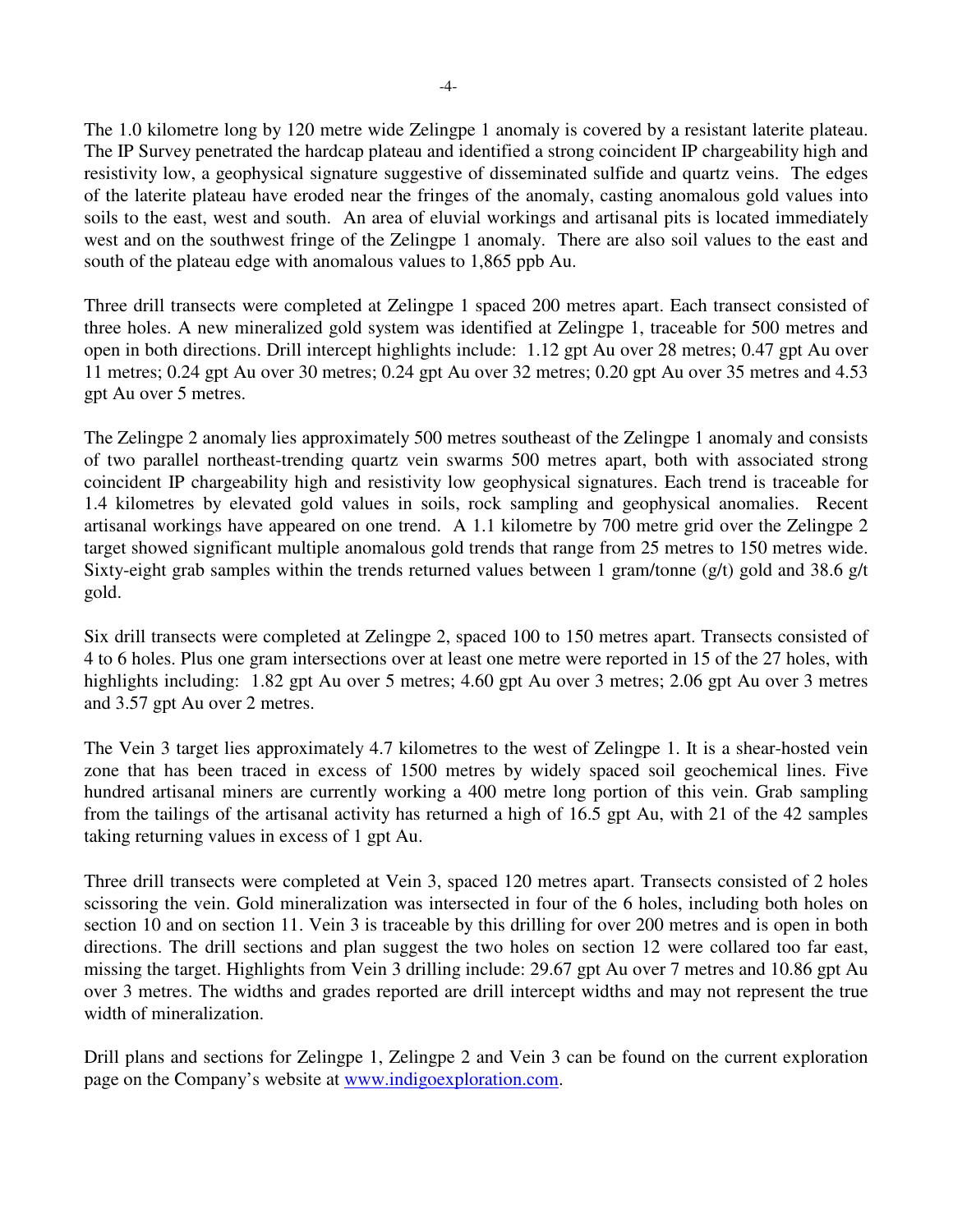The Company completed an airborne radiometric and magnetic survey in mid-February. Results are pending. The Company completed a 2000 metre by 500 metre soil survey over Vein 3 and a 1000 metre by 460 metre soil survey over Vein 2. Results are pending. The Company completed a 300 metre trench to the west of the Zelingpe 1 target at the base of the laterite plateau testing soil geochemistry for parallel structures. Results are pending.

The Company plans to initiate a survey trenching program at Vein 3 to test the structure along strike. The Company plans to commence follow up drilling on Vein 3 and Zelingpe 1 and in initial drilling on Vein 2 in early June.

# *Lati Exploration Permit*

The 100% owned, 246 square kilometre Lati Permit, located in the Boromo greenstone belt, covers a major north-south shear zone and a number of known but under-explored prospects as well as two active artisanal mining areas. The Lati permit is about 150 km by road, of which about 100 km is paved, west of Ouagadougou. Lati was previously explored by the United Nations Development Program ("UNDP") and the Burkina Faso Office of Mines and Geology ("BUMIGEB") for volcanic-hosted massive sulfides ("VHMS") similar to the Perkoa zinc deposit, as well as by Carlin Resources and Incanore Resources for gold.

Prior exploration included airborne geophysics, soil geochemistry, trenching, and drilling. Several anomalous areas that were not previously followed up include a gold-in-soil anomaly (1000m by 200m) in the northern part of the permit in which three samples yielded over 1 gpt Au with a peak value of 6.5 gpt Au; a UNDP prospect that reported 12m of 2.45 gpt Au in a diamond drill hole; and the Kwademen artisanal mining area where reported gold mineralization over an area of 1250m x 250m with isolated values up to 65 gpt Au occurs in quartz veins and veinlets in a sheared granites and felsic volcanics.

The Lati permit is the site of rapidly expanding artisanal workings on the east side of the permit. The previously known site has recently expanded from 500 metres by 50 - 200 metres to 1200 metres by 50 - 500 metres. A second new active artisanal site spans an area 500 metres long by 100 to 200 metres wide and lies 2.5 kilometres to the northwest of the previously known artisanal site. These sites lie along the sheared contacts of a north-northeast trending 1500 metre wide band of bimodal volcanics surrounded by felsic intrusives. Mineralized quartz veins are common through this area, ranging from thin stockworks to metre-scale structures associated with regional scale shearing and fracturing mainly in mafic volcanic rocks. Artisanal miners are working over and extracting particulate gold from the top 1 to 3 metres of surface material over the majority of this area. Recent Indigo grab sampling within the expanding artisanal site returned values to 11 gpt Au.

The Company is completing a detailed sampling grid for soil and quartz float over a 5,000 metre long by 1,500 metre wide area over the prospective contact in advance of follow up trenching and reverse circulation drilling.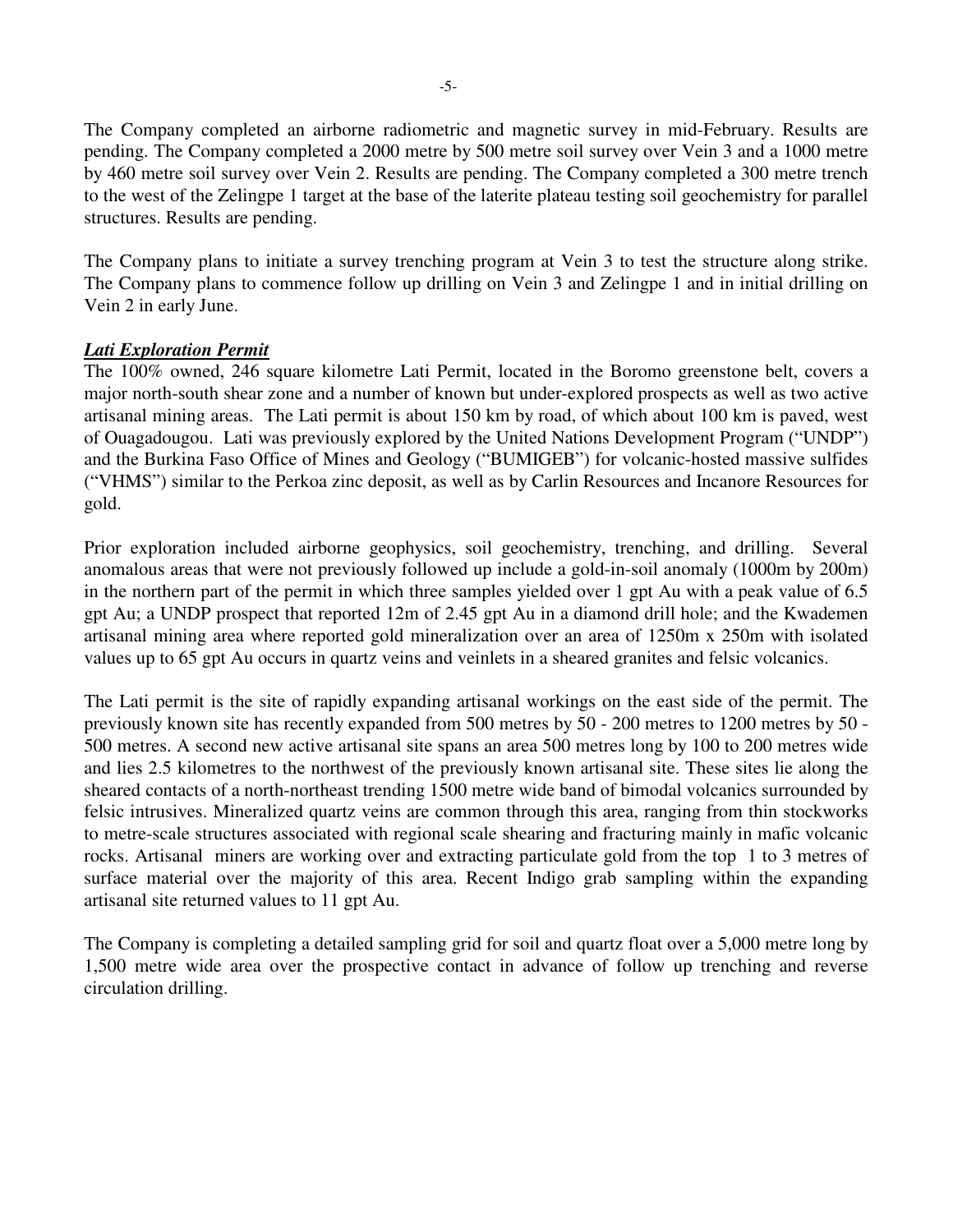## *Kodyel Exploration Permit*

The 100% owned Kodyel permit covers 238 square kilometres and lies close to the Niger border approximately 300km east of Ouagadougou. Access is by paved road as far as Fada N'gourma about 200 km east of Ouagadougou and thence by laterite roads. The Kodyel permit covers an extension of the Sirba greenstone belt that hosts the Samira Hill gold mine just across the border in Niger. The Kodyel permit is traversed by a regional northeast-trending fault that stretches from Ghana to Niger and separates the mafic and felsic volcanics and metasedimentary rocks of the Fada belt from the migmatites and granites to the northwest. There are several active artisanal workings within the permit, including: Hantekoura (CFA), Kodyel 1, Tangounga and Songonduari.

The Hantekoura orpaillage consists of a series of pits and cuts oriented at 060° over 550 metres strike length. Mineralization consists of quartz veins,  $5 - 25$  centimetres thick, hosted in intermediate tuffs near the granite contact. The Kodyel 1 site consists of a large cut 70 metres long and up to 40 metres wide, exploiting strongly kaolinitized and sheared rocks hosting white and rose quartz veins in a zone striking to the northeast and dipping to the northwest and southeast. Tangounga hosts multiple massive quartz veins each 1-5 metres wide outcropping over more than 400 metres strikelength. Local miners have been working to a depth of over 25 metres. Songonduari is located near the Niger border and was the site of a recent gold rush involving up to 10,000 artisanal miners. Highlights of grab samples of quartz from artisanal gold mining sites on veining, and alteration, within intermediate tuffs and highly altered, sheared and kaolinized felsic volcanics include 7 gpt Au and 9 gpt Au. A large part of the permit including the major Tangounga artisanal mining site remains unexplored.

The permit was held from 1995-1997 by SEMAFO, who drilled over 493 RAB, 26 RC and 12 DD holes into the CFA prospect and outlined a small resource. The best intersection was Hole 196 with 43m of 4.3 gpt Au.

The Company conducted an airborne magnetic and radiometric survey in February and a limited sampling program in March. Results are pending. The Kodyel permit is now on a temporary suspension from the Burkina Faso Ministry of Mines in connection with the dispute between Burkina Faso and Niger as to the exact location of the border between the two countries in the area proximate to the Kodyel property.

### *Tordo Exploration Permit*

The 143 square kilometre Tordo permit lies about 150km east of Ouagadougou and is 100% owned by Sanu Burkina. The permit covers a portion of the Fada N'gourma greenstone belt which consists of meta-tuff, meta-sediment and mafic metavolcanic rocks and has never been previously explored until recently by Sanu Burkina. A dilational fault splay is focused near the contact of the greenstone belt and enclosing granites. Quartz float debris fields and a number of artisanal workings are associated with these structures. Quartz veins are most numerous in the central part of the mapped area displaying variable orientations including  $070^{\circ}$ ,  $110^{\circ}$ , and  $130^{\circ}$  as exposed by trenching. In the metasedimentary rocks in the centre of the permit, mineralization consists of relatively narrow quartz veining and associated silicification. A regional and locally detailed soil geochemistry program has defined a 1300x 300m soil gold anomaly in saprolite with peak values to 3000 ppb gold (Au). Trenching of the anomaly by Sanu Burkina suggests these stockworks may host significant gold mineralization but more work is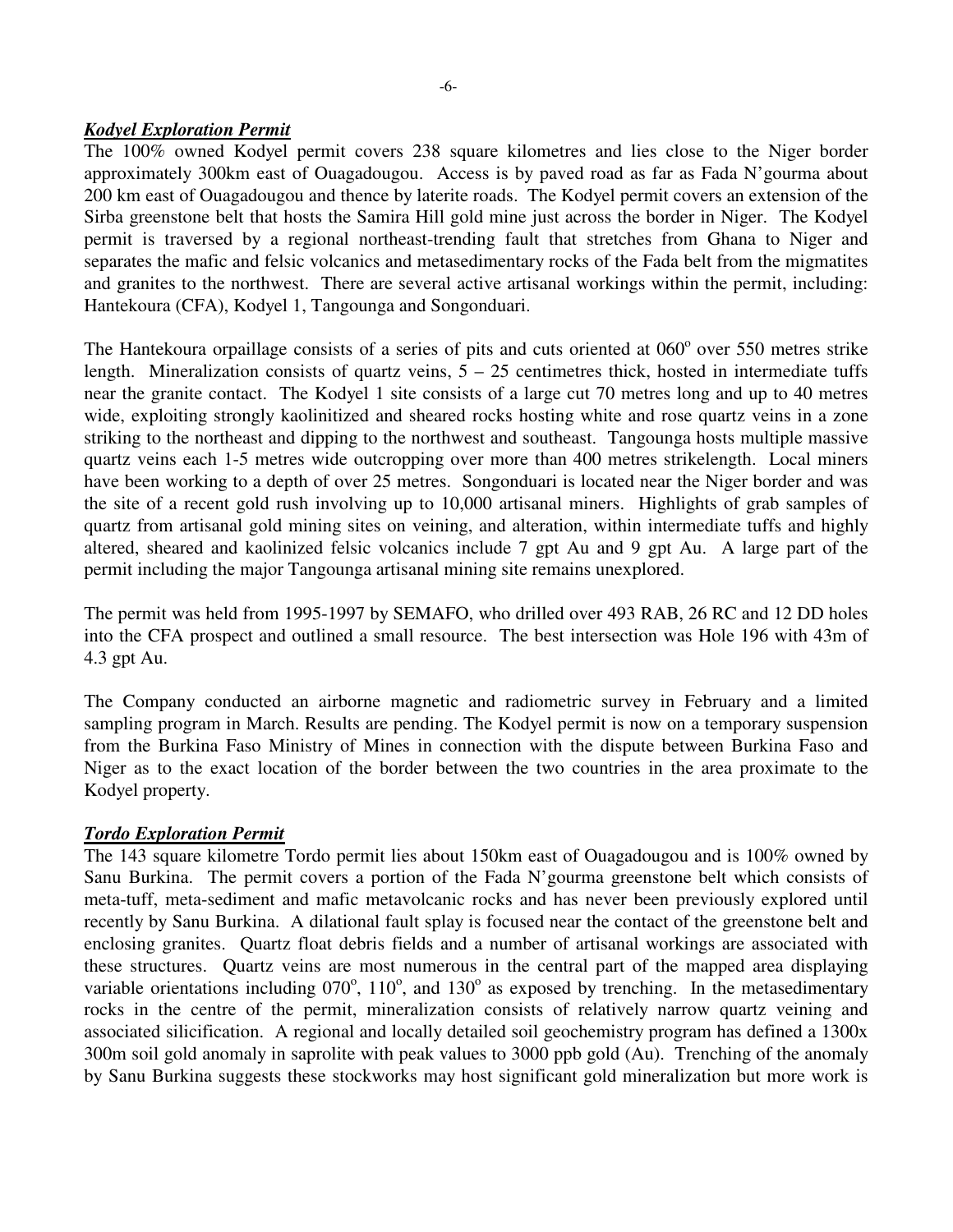required to determine controls and extent. The trenching returned 8 metres of 1.17 gpt Au within a larger section of 101 metres of 0.41 gpt Au; 70 metres of 0.51 gpt Au; 27 metres of 0.32 gpt Au; and 38 metres of 0.24 gpt Au.

The Company plans further trenching at Tordo in advance of a preliminary drilling program.

# *Loto Exploration Permit*

The 93 square kilometre Loto exploration permit is 100% owned and is located in the Boromo greenstone belt, contiguous to the Moule Exploration Permit, and forms part of the Moule project. The Loto permit lies near the town of Diebougou, approximately 270 km by road from Ouagadougou of which 250 km is paved. The area is intensely farmed and it has taken time to establish a working relationship with the local community.

Attention was first drawn to this area by outcrops of strongly anomalous (1-2 gpt Au) quartz vein swarms in intermediate to mafic volcanics. Sanu Burkina has covered the areas of quartz veining by a 200 x 100m soil geochemistry, rock chip and lag sampling and geological mapping. Eight of the ninety soil samples analyzed returned values greater than 50 ppb Au with a high value of 226 ppb Au. Five of the 167 grab rock chip and lag quartz samples collected assayed greater than 1 gpt Au, including values of 22.15 gpt Au, 4.49 gpt Au, 8.08 gpt Au, 11.15 gpt Au and 14.55 gpt Au.

The Company flew an airborne radiometric and magnetic survey over the Loto permit in mid-February 2011. Results are pending.

### **RESULTS OF OPERATIONS**

### *Six Months Ended March 31, 2011*

The Company recorded a net loss of \$469,306 (\$0.02 per share) for the six months ended March 31, 2011 as compared to a net loss of \$103,948 (\$0.01 per share) for the six months ended March 31, 2010. The increase in the net loss recorded during the six months ended March 31, 2011 is the net result of increases to various expenses, including substantial increases to general and administrative expenses associated with increased business activity, including the acquisition of properties in Burkina Faso and private placement financings, which have occurred subsequent to the completion of the Company's IPO on December 31, 2009.

Increases in certain general and administration expenses including: accounting and audit fees of \$33,596 (2010 - \$19,308); consulting fees of \$72,998 (2010 - \$7,500); legal fees of \$23,246 (2010 - \$9,491); management and administration fees of \$68,940 (2010 - \$22,600) are due to the increased business activity of the Company subsequent to completion of the IPO on December 31, 2009.

Other variances of note in general and administrative expenses include:

amortization (\$11,640 vs. \$nil). Amortization expense is related to equipment and vehicles in Burkina Faso and to computer software;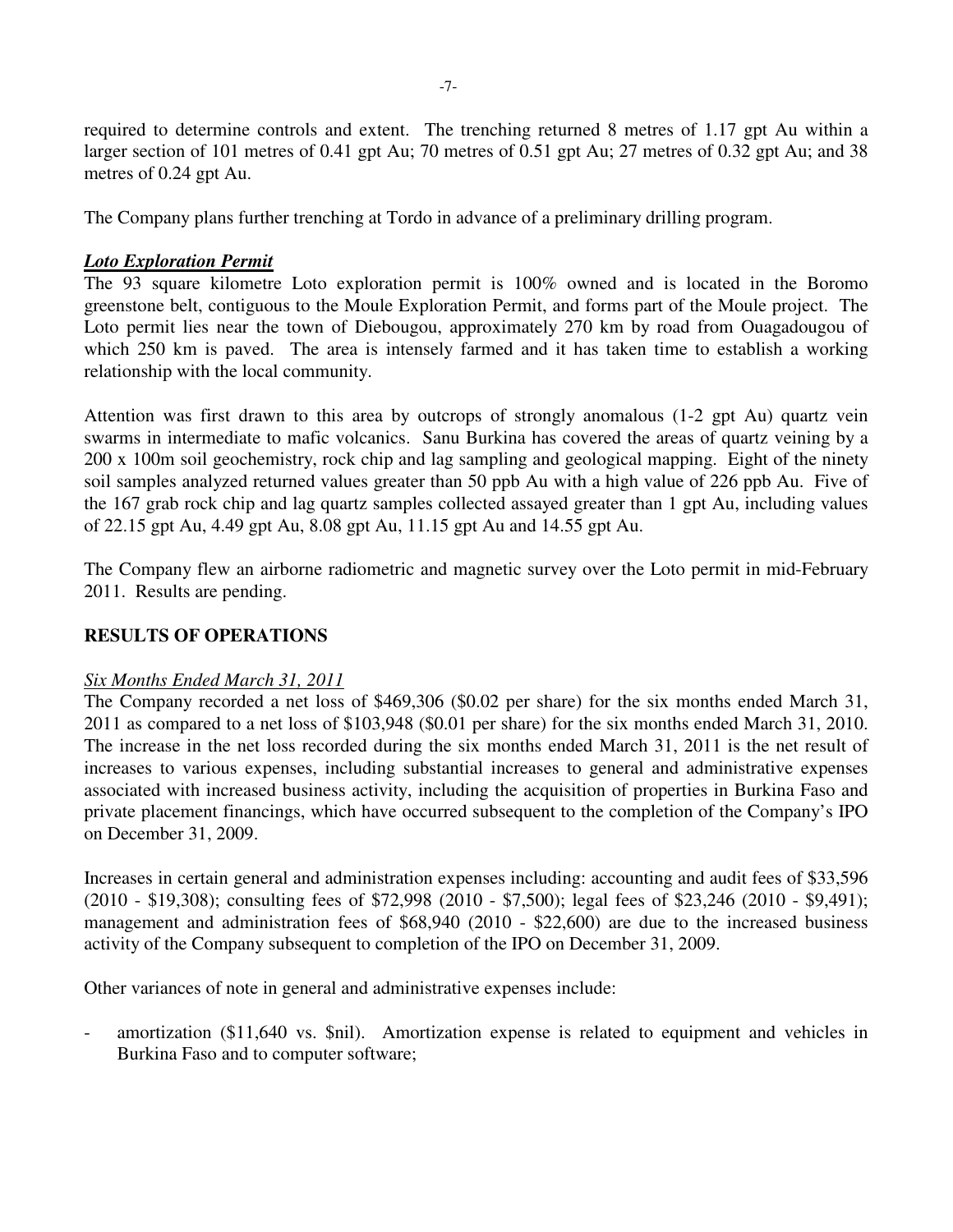- foreign exchange ((\$36,680) vs. \$nil). The foreign exchange gain recorded for the period is due to fluctuations in the exchange rate between Canadian dollars and West African CFA Francs;
- investor relations (\$134,216 vs. \$nil). Subsequent to completing the IPO on December 29, 2009, investor relations programs were initiated. Commencing in August 2010, the Company engaged the services of Contact Financial Corp. to develop a comprehensive marketing and investor communications program at a fee of \$8,000 per month. The Company has also incurred additional promotional expenses of \$70,008 for conferences and advertising;
- office and miscellaneous (\$63,093 vs. \$4,211). Office expenses include rent, meals and entertainment, insurance, Part XII.6 tax, and office supplies. Of this office expense, \$29,765 is attributable to Sanu Burkina;
- stock-based compensation expense (\$16,613 vs. \$nil); and
- travel and accommodation (\$64,334 vs. \$nil). Travel and accommodation expenses are related primarily to travel to Burkina Faso and also for promotion and business development.

### *Three Months Ended March 31, 2011*

The Company recorded a net loss of \$292,172 (\$0.01 per share) for the three months ended March 31, 2011 as compared to a net loss of \$80,519 (\$0.01 per share) for the three months ended March 31, 2010.

As indicated above, the increase in the certain general and administration expenses, including: accounting and audit fees of \$20,620 (2010 - \$6,739); consulting fees of \$54,347 (2010 - \$7,500); and management and administration fees of \$44,940 (2010 - \$12,250) is the result of expenses associated with increased business activity compared to the prior year when the Company had just completed its IPO.

Other variances of note in general and administration expenses for the three months ended March 31, 2011 as compared to the three months ended March 31, 2010 include:

- investor relations expenses of \$82,473 (2010 \$nil). In the comparative period the Company had not yet initiated any investor relations activities.
- office expenses of \$41,128 (2010 \$4,076). Office expenses include rent, meals and entertainment, insurance, and office supplies. In the comparative period, the Company had no office in Burkina Faso.

# **QUARTERLY INFORMATION**

The following is selected financial data from the Company's unaudited quarterly financial statements for the last eight quarters ending with the most recently completed quarter, being the three months ended March 31, 2011.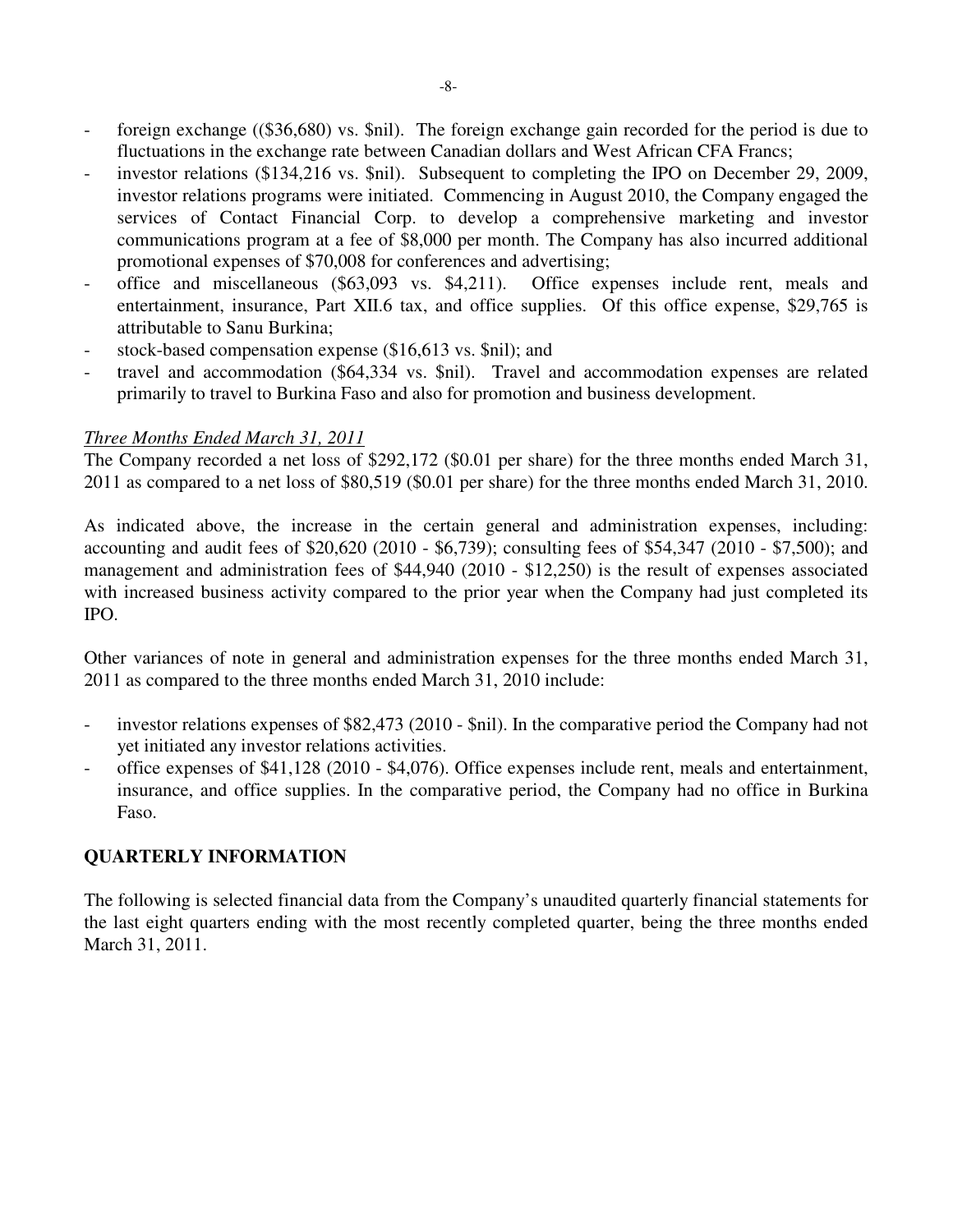|                             | <b>Three Months Ended (\$)</b> |               |               |               |  |  |
|-----------------------------|--------------------------------|---------------|---------------|---------------|--|--|
|                             | Mar. 31, 2011                  | Dec. 31, 2010 | Sep. 30, 2010 | Jun. 30, 2010 |  |  |
| <b>Total Revenues</b>       |                                |               |               |               |  |  |
| Net Income (Loss)           | (292, 172)                     | (177, 134)    | 11,144        | (703, 357)    |  |  |
| Net Income (Loss) Per Share |                                |               |               |               |  |  |
| (basic and diluted)         | (0.01)                         | (0.01)        | 0.00          | (0.07)        |  |  |
| <b>Total Assets</b>         | 3,814,621                      | 1,655,762     | 1,593,341     | 1,704,710     |  |  |

|                             | <b>Three Months Ended (\$)</b> |               |               |               |  |  |
|-----------------------------|--------------------------------|---------------|---------------|---------------|--|--|
|                             | Mar. 31, 2010                  | Dec. 31, 2009 | Sep. 30, 2009 | Jun. 30, 2009 |  |  |
| <b>Total Revenues</b>       |                                |               |               |               |  |  |
| Net Income (Loss)           | (80, 519)                      | (23, 429)     | (80, 853)     | (21,666)      |  |  |
| Net Income (Loss) Per Share |                                |               |               |               |  |  |
| (basic and diluted)         | (0.01)                         | (0.00)        | (0.01)        | (0.00)        |  |  |
| <b>Total Assets</b>         | 762,269                        | 731,716       | 375,105       | 353,113       |  |  |

During the quarter ended March 31, 2011, total assets increased due to the completion of a private placement financing, which was partially offset by increased general and administrations costs. The increase in total assets during the quarter ended June 30, 2010 was due to the acquisition of Sanu Burkina and private placements completed during the quarter, offset by the write-off of \$484,112 of accumulated deferred acquisition and exploration costs from the Fredy Creek Project. Also during the quarter ended June 30, 2010, general and administrative expenses increased significantly due to business investigation costs of \$133,800 associated with the acquisition of Sanu Burkina and also due to increased legal, accounting, and audit costs associated with the acquisition.

During the quarter ended December 31, 2009, the Company closed an Initial Public Offering for net proceeds of \$409,101.

During the quarters ended March 31, 2011, December 31, 2010, September 30, 2010 and September 30, 2009, the Company recorded stock-based compensation of \$10,641, \$5,972, \$134,424 and \$61,818, respectively.

During the quarters ended September 30, 2010 and June 30, 2010, the Company recorded future income tax recovery of \$165,000 and \$107,000 based on either the renunciation of flow-through share expenditures or the effect of the acquisition of Sanu Burkina. The future income tax recovery was the reason for the net income recognized during the quarter ended September 30, 2010.

# **FINANCING ACTIVITIES AND CAPITAL EXPENDITURES**

Subsequent to March 31, 2011, 802,500 share purchase warrants were exercised for gross proceeds of \$240,750.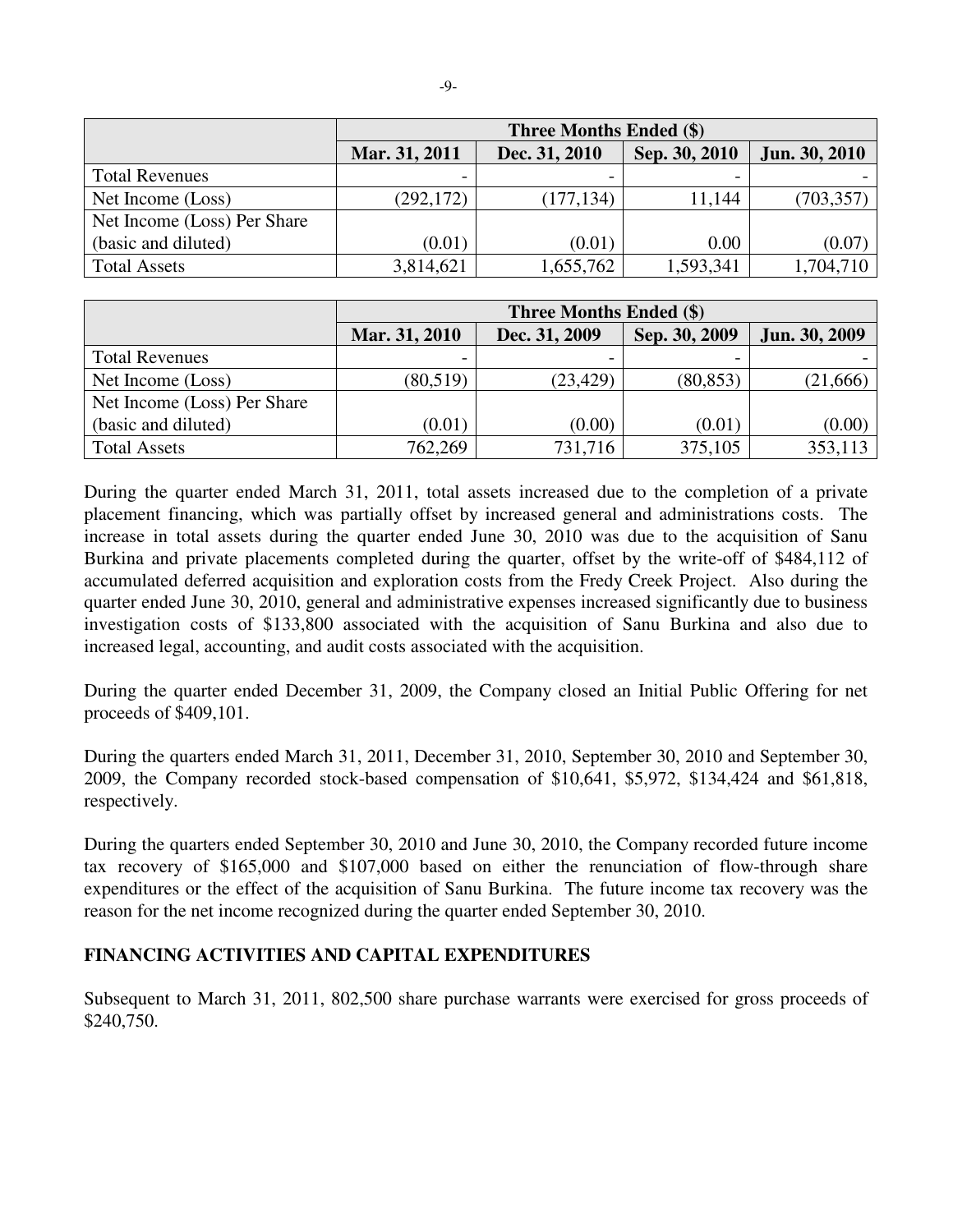During the six months ended March 31, 2011, the Company completed the following financing activities:

- (i) On January 24, 2011, the Company closed a non-brokered private placement of 7,663,666 units at \$0.30 per unit for gross proceeds of \$2,299,100. Each unit is comprised of one common share and one-half of one common share purchase warrant (each whole such warrant a "Warrant"). Each Warrant entitles the holder thereof the right to purchase one common share of the Company at \$0.50 per share, exercisable up to July 24, 2012. If during the exercise period of the Warrants, subsequent to the regulatory hold period, the closing price of Indigo's shares on the TSX Venture Exchange is \$0.75 or higher for 20 consecutive trading days, the Company may accelerate the expiry time of the Warrants to 20 calendar days from the date written notice is provided to the Warrant holders. In connection with the private placement, the Company incurred cash issue costs of \$79,096, issued 232,057 finders' units at the fair value of \$69,617, and issued finders' warrants entitling the holder thereof the right to purchase up to 375,015 common shares of the Company at \$0.35 per share, exercisable up to July 24, 2012. Securities issued pursuant to the private placement are subject to a four month hold period until May 25, 2011. Proceeds of the private placement will be used to fund exploration on the Company's Burkina Faso properties and for general working capital.
- ii) 175,000 share purchase options were exercised for gross proceeds of \$31,250 and 1,507,598 share purchase warrants were exercised for gross proceeds of \$415,314.

The capital expenditures of the Company during the six months ended March 31, 2011 included mineral property expenditures of \$692,562 incurred on the Burkina Faso Project.

# **LIQUIDITY AND CAPITAL RESOURCES**

The Company's operations consumed approximately \$441,053 of cash (before working capital items) for the six months ended March 31, 2011 (2010 - \$103,948) with an additional \$692,562 (2010 - \$1,583) used on mineral property deferred exploration expenditures and \$21,967 (2010 – \$nil) used for the purchase of equipment. The cash requirement was fulfilled in the current period from cash on hand at the beginning of the period, the proceeds of a private placement financing, which closed on January 24, 2011, the exercise of stock options (\$31,250), and the exercise of share purchase warrants (\$415,314).

The Company's aggregate operating, investing and financing activities during the six months ended March 31, 2011 resulted in a net increase in its cash balance from \$796,173 at September 30, 2010 to \$2,241,914 at March 31, 2011. The Company's working capital at March 31, 2011 was \$2,286,410 (September 30, 2010 - \$790,263).

The Company has an option agreement to acquire a 100% interest in the Moule Gold Permit, Burkina Faso whereby the Company may, at its discretion, pay an aggregate of US\$360,000 over a three year period ending May 12, 2013. Aside from this option agreement, the Company does not have any commitment for material capital expenditures over the near term or long term and none are presently contemplated in excess of normal operating requirements. The Company must also comply with the Mining Code of Burkina Faso, which sets out minimum annual exploration expenditures.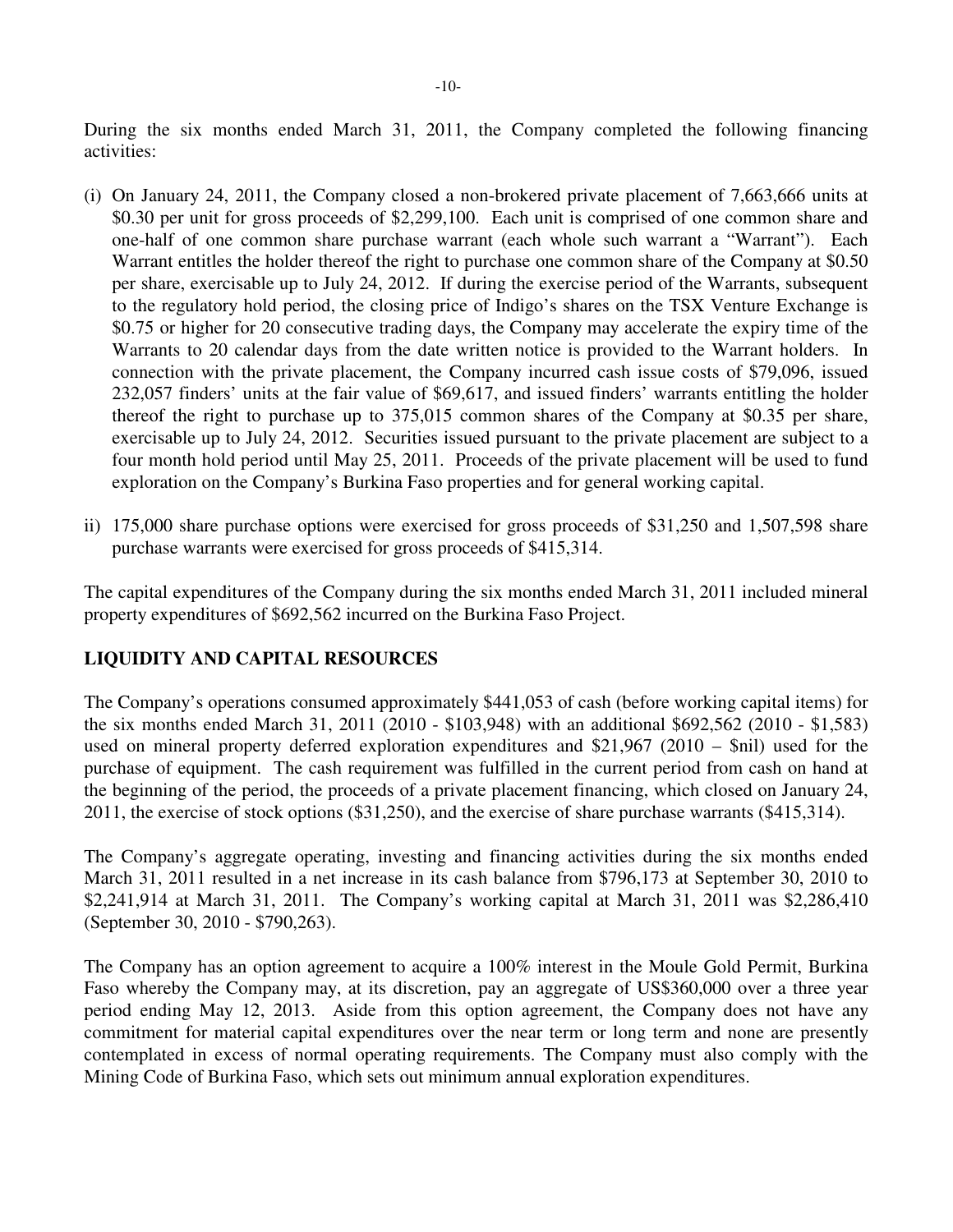The Company has not as yet put into commercial production any of its mineral properties and as such has no operating revenues or cash flows. Accordingly, the Company is dependent on the equity markets as its sole source of operating working capital, and the Company's capital resources are largely determined by the strength of the junior resource capital markets and by the status of the Company's projects in relation to these markets, and its ability to compete for investor support of its projects. There can be no assurance that financing, whether debt or equity, will always be available to the Company in the amount required at any particular time or for any particular period or, if available, that it can be obtained on terms satisfactory to it.

## **TRANSACTIONS WITH RELATED PARTIES**

During the three months and six months ended March 31, 2011 and 2010, the Company incurred the following expenditures charged by directors and officers of the Company and by companies controlled by directors and officers of the Company:

|                                                 | Three Months Ended March 31, Six Months Ended March 31, |        |                |  |        |  |                 |
|-------------------------------------------------|---------------------------------------------------------|--------|----------------|--|--------|--|-----------------|
|                                                 |                                                         | 2011   | 2010           |  | 2011   |  | 2010            |
| Accounting fees<br>Business investigation costs | \$                                                      | 10,910 | 8,388<br>9,600 |  | 18,889 |  | 15,458<br>9,600 |
| Management and administration fees              |                                                         | 39,690 | 9,800          |  | 62,290 |  | 18,750          |
|                                                 | \$                                                      | 50,600 | 27,788         |  | 81.179 |  | 43,808          |

These expenditures were measured at the exchange amount which is the amount agreed upon by the transacting parties.

As at March 31, 2011, accounts payable and accrued liabilities includes an amount of \$26,344 (September 30, 2010 - \$8,569) due companies controlled by directors and officers of the Company.

# **FUTURE ACCOUNTING CHANGES**

*International Financial Reporting Standards ("IFRS")* 

In 2008, the Canadian Accounting Standards Board confirmed that publicly listed companies will be required to adopt IFRS for interim and annual financial statements relating to fiscal years beginning on or after January 1, 2011. Early adoption may be permitted, however it will require exemptive relief on a case by case basis from the Canadian Securities Administrators. The Company expects its first consolidated financial statements presented in accordance with IFRS to be for the three-month period ended December 31, 2011, which includes presentation of its comparative results for fiscal 2010 under IFRS. In order to prepare for the changeover to IFRS, the Company will develop an IFRS conversion plan comprised of three phases: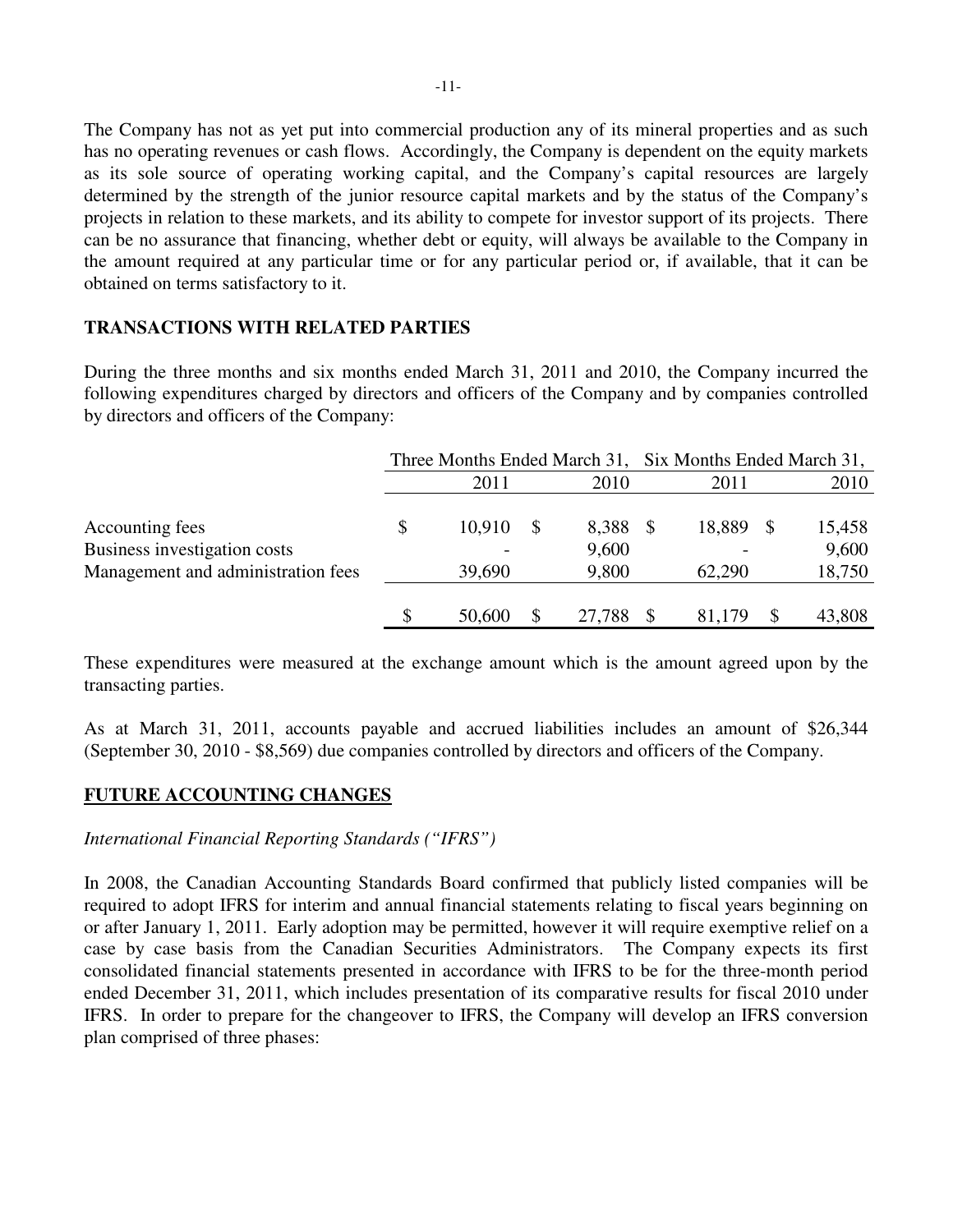| <b>PHASE</b>           | DESCRIPTION AND STATUS                                                                                                                        |
|------------------------|-----------------------------------------------------------------------------------------------------------------------------------------------|
| <b>PRELIMINARY</b>     | This phase involved development of the IFRS conversion plan and has been                                                                      |
| <b>PLANNING</b>        | completed. The IFRS conversion plan includes consideration of the impacts                                                                     |
| <b>AND SCOPING</b>     | of IFRS on the Company's consolidated financial statements, internal control                                                                  |
|                        | over financial reporting, information systems and business activities such as                                                                 |
|                        | foreign operations, if any, compensation metrics, and personnel and training                                                                  |
|                        | requirements.                                                                                                                                 |
|                        |                                                                                                                                               |
|                        | Based on Management's preliminary review of IFRS and current Company                                                                          |
|                        | processes, minimal impact is expected on information systems and                                                                              |
|                        | compensation metrics.                                                                                                                         |
|                        |                                                                                                                                               |
|                        | The IFRS conversion plan included a high level impact assessment of IFRS,                                                                     |
|                        | as relevant to the Company. This initial assessment identified three standards                                                                |
|                        | of high or medium priority to the Company, based on a number of factors.                                                                      |
|                        | The International Accounting Standards Board has activities currently<br>underway which may, or will, change the standards effective upon the |
|                        | Company's adoption of IFRS, and therefore may impact this initial high level                                                                  |
|                        | assessment. The Company will assess any such change as a component of its                                                                     |
|                        | Detailed Impact Assessment phase and update its IFRS conversion plan as                                                                       |
|                        | appropriate. The Company completed this phase of the IFRS conversion plan                                                                     |
|                        | during the third quarter of fiscal 2010.                                                                                                      |
| <b>DETAILED IMPACT</b> | This phase involves detailed review of IFRS relevant to the Company and                                                                       |
| <b>ASSESSMENT</b>      | identification of all differences between existing Canadian GAAP and IFRS                                                                     |
|                        | that may or will result in accounting and/or disclosure differences in the                                                                    |
|                        | Company's financial statements, along with quantification of impact on key                                                                    |
|                        | line items and disclosures. The phase includes identification, evaluation and                                                                 |
|                        | selection of accounting policies necessary for the Company's conversion to                                                                    |
|                        | IFRS and evaluation of the impact on outstanding operational elements such                                                                    |
|                        | as debt covenants and budgeting. The Company expects to complete this                                                                         |
|                        | phase by the end of the third quarter of fiscal 2011. The Company has                                                                         |
|                        | additional time relative to other TSXV issuers due to the year-end being                                                                      |
|                        | September $30th$ .                                                                                                                            |
| <b>IMPLEMENTATION</b>  | This phase will embed the required changes for conversion to IFRS into the                                                                    |
|                        | underlying financial close and reporting process and business processes. This                                                                 |
|                        | will include finalization and approval of accounting policy changes, collection                                                               |
|                        | of financial information necessary to prepare IFRS compliant financial                                                                        |
|                        | statements, implementation of additional internal controls, and preparation and                                                               |
|                        | approval of completed IFRS financial statements. The IFRS changeover is                                                                       |
|                        | expected to impact the presentation and/or valuations of balances and                                                                         |
|                        | transactions in the Company's quarterly and annual consolidated financial                                                                     |
|                        | statements and related notes effective October 1, 2011, however continued                                                                     |
|                        | progress on the IFRS conversion plan is necessary before the Company is able                                                                  |
|                        | to describe or quantify those effects.                                                                                                        |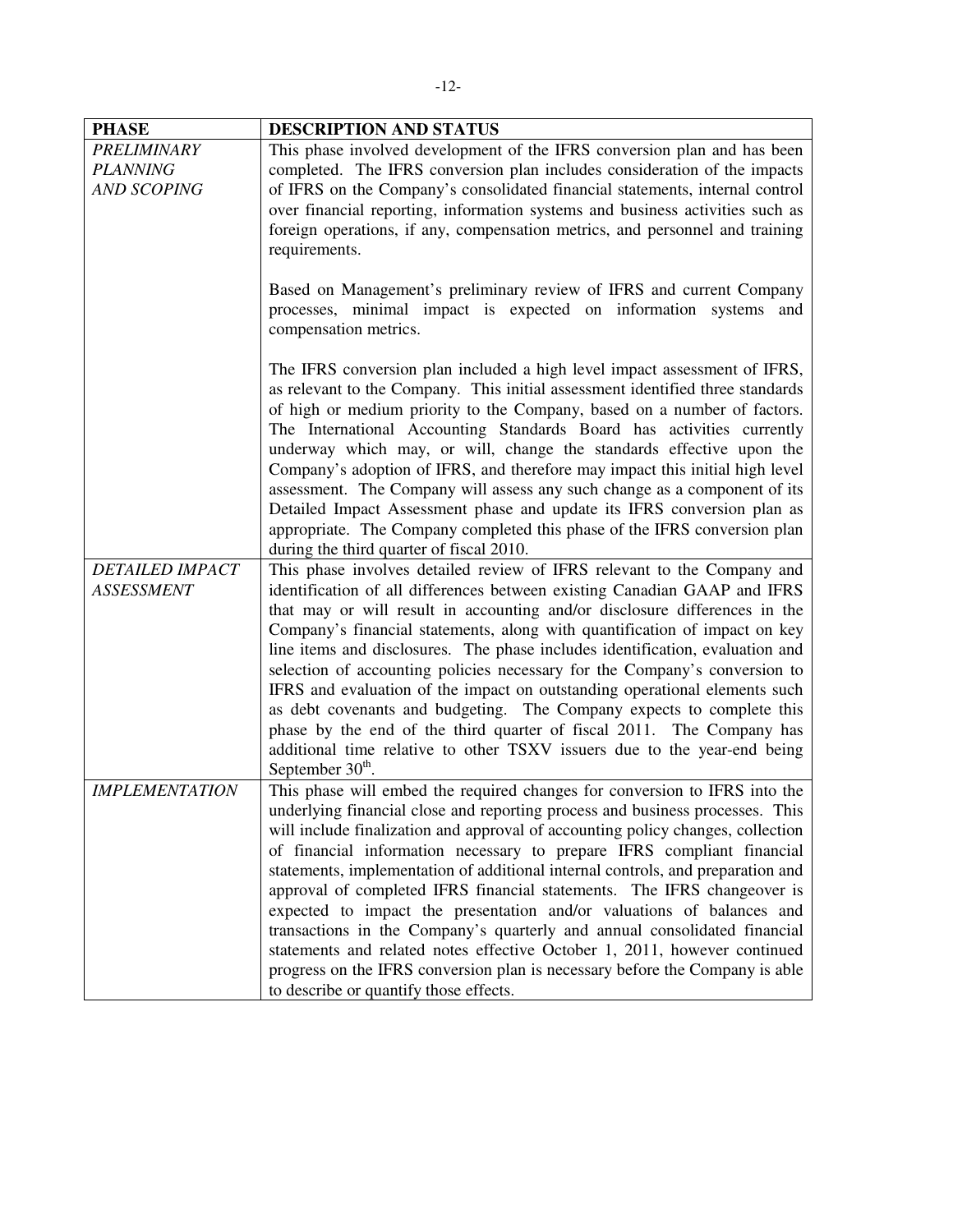## **FINANCIAL INSTRUMENTS**

### Fair Value of Financial Instruments

The Company's financial instruments consist of cash and cash equivalents, other receivables and accounts payable and accrued liabilities. The Company designated its cash and cash equivalents as heldfor-trading which are measured at fair value. Other receivables are designated as loans and receivables, which are measured at fair value. Accounts payable and accrued liabilities are designated as other financial liabilities, which are measured at amortized cost.

The Company classifies the fair value of these transactions according to the following fair value hierarchy based on the amount of observable inputs used to value the instrument.

- Level 1 Values based on unadjusted quoted prices available in active markets for identical assets or liabilities as of the reporting date.
- Level 2 Level 2 valuation is based on inputs, including quoted forward prices for commodities, time value and volatility factors, which can be substantially observed or corroborated in the marketplace. Prices in Level 2 are either directly or indirectly observable as of the reporting date.
- Level 3 Values based on prices or valuation techniques that are not based on observable market data.

The value of cash and cash equivalents and other receivables have been assessed based on the fair value hierarchy described above and are classified as Level 1. Assessment of the significance of a particular input to the fair value measurement requires judgment and may affect the placement within the fair value hierarchy.

Discussions of risks associated with financial assets and liabilities are detailed below:

#### Foreign Exchange Risk

A portion of the Company's financial assets and liabilities is denominated in West African CFA francs ("CFA") giving rise to risks from changes in the foreign exchange rate. The Company is exposed to currency exchange rate risk to the extent of its activities in the Burkina Faso. The Company's currency risk is presently limited to approximately \$131 of net balance sheet exposure denominated in CFAs. Based on this exposure as at March 31, 2011, a 5% change in the exchange rate would give rise to a nominal change in net loss and comprehensive loss. The Company does not use derivative financial instruments to reduce its foreign exchange exposure.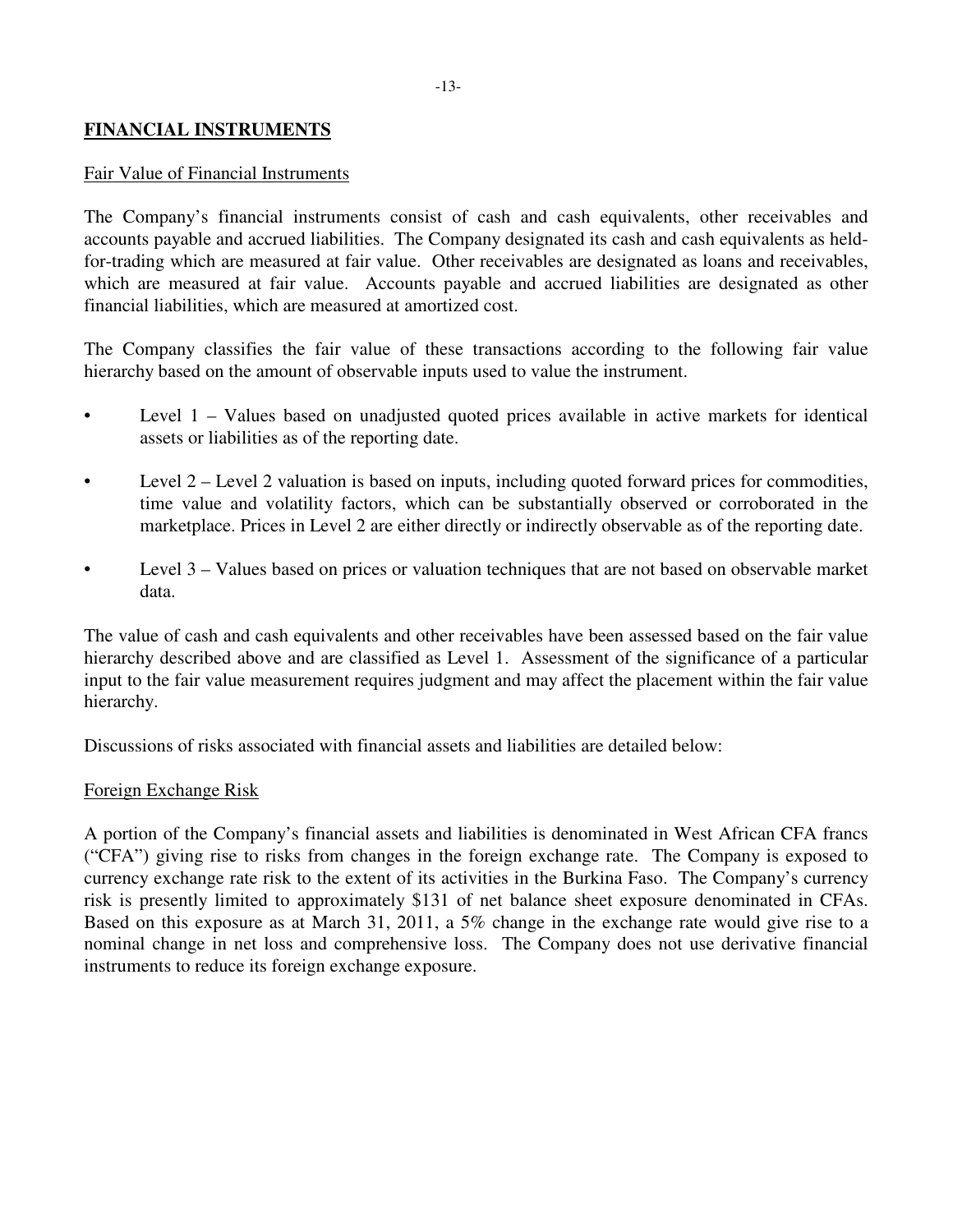The currencies of the Company's financial instruments were as follows:

|                                          | March 31, 2011                   |              |         |
|------------------------------------------|----------------------------------|--------------|---------|
|                                          | Canadian<br><b>CFA</b><br>dollar |              |         |
|                                          |                                  |              |         |
| Cash and cash equivalents                | \$2,236,189                      | $\mathbb{S}$ | 5,725   |
| Accounts payable and accrued liabilities | (50,014)                         |              | (5,594) |
|                                          |                                  |              |         |
| Net balance sheet exposure               | \$2,186,175                      |              | 131     |

Future changes in exchange rates could have a material effect on the Company's business, financial condition and results of operations.

## Credit Risk

Credit risk arises from cash held with banks and financial institutions. The maximum exposure to credit risk is equal to the carrying value of the financial assets. The majority of the Company's cash is held through a major Canadian charted bank and accordingly, the Company's exposure to credit risk is considered to be limited.

### Interest Rate Risk

Interest rate risk is the risk that the fair value of future cash flows of a financial instrument will fluctuate because of changes in market interest rates. Although interest income on the Company's cash and cash equivalents is subject to a variable interest rate, the risk exposure is not significant due to the small amount of interest income these balances.

### Liquidity Risk

The Company manages liquidity risk by maintaining sufficient cash to enable settlement of transactions as they come due. Management monitors the Company's contractual obligations and other expenses to ensure adequate liquidity is maintained. Accounts payable and accrued liabilities are all current.

# **OUTSTANDING SHARE DATA**

- a) Authorized: Unlimited common shares without par value.
- b) Issued and outstanding: 29,471,982 common shares as at May 27, 2011.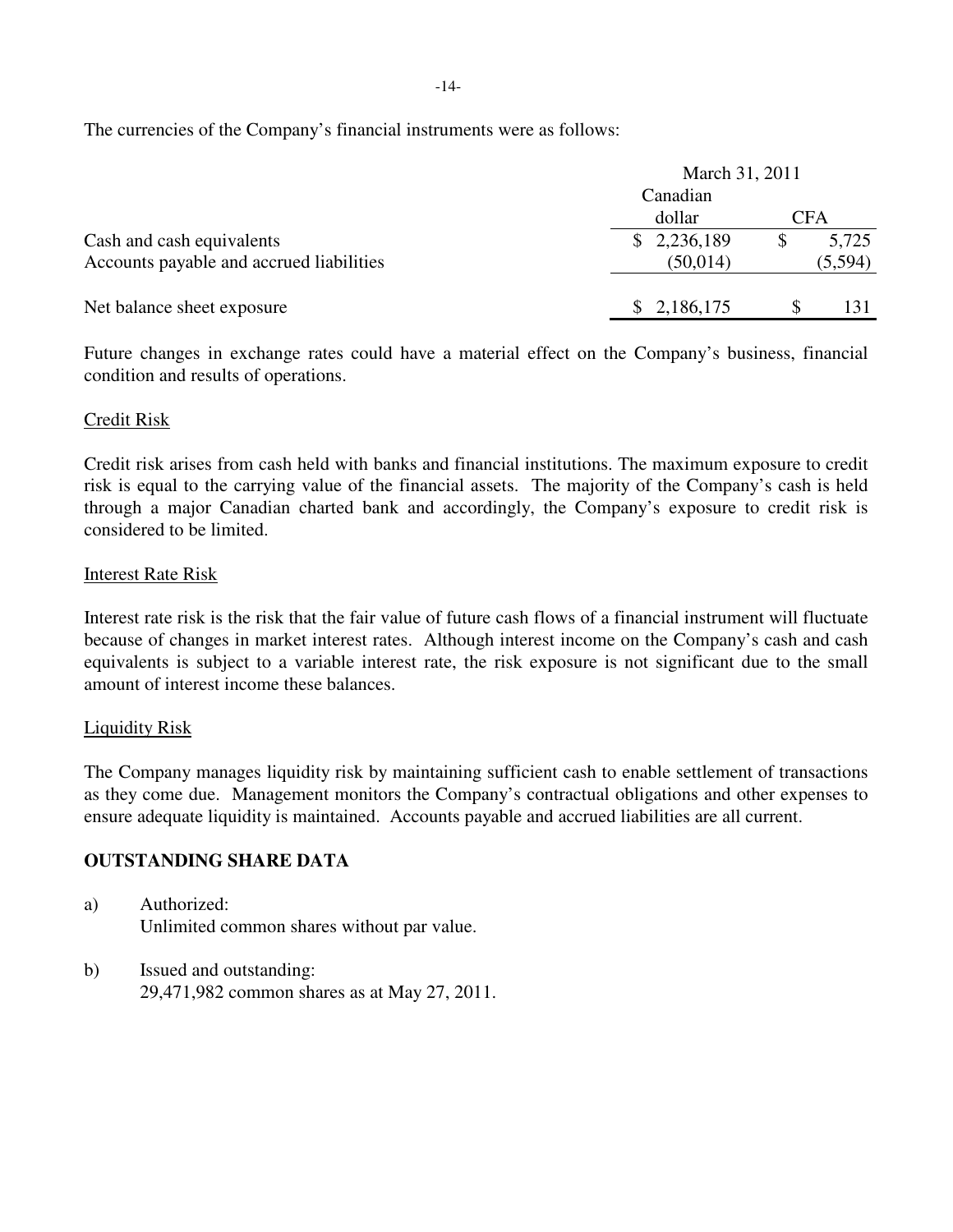| Type of Security        | Number    | <b>Exercise Price</b> | <b>Expiry Date</b> |
|-------------------------|-----------|-----------------------|--------------------|
| Share purchase warrants | 3,577,500 | \$0.30                | June 25, 2011      |
| Share purchase warrants | 323,080   | \$0.30                | June 30, 2011      |
| Share purchase warrants | 268,000   | \$0.30                | July 28, 2011      |
| Share purchase warrants | 3,947,858 | \$0.50                | July 24, 2012      |
| Share purchase warrants | 366,682   | \$0.35                | July 24, 2012      |
| Stock options           | 475,000   | \$0.15                | September 10, 2014 |
| Stock options           | 975,000   | \$0.20                | August 9, 2015     |
| Stock options           | 100,000   | \$0.20                | September 28, 2015 |

c) Outstanding warrants and options as at May 27, 2011:

# **DISCLOSURE CONTROLS AND PROCEDURES**

In connection with National Instrument 52-109 (Certificate of Disclosure in Issuer's Annual and Interim Filings) ("NI 52-109"), the Chief Executive Officer and Chief Financial Officer of the Company have filed a Venture Issuer Basic Certificate with respect to the financial information contained in the unaudited interim consolidated financial statements for the six months ended March 31, 2011 and this accompanying MD&A.

In contrast to the full certificate under NI 52-109, the Venture Issuer Basic Certificate does not include representations relating to the establishment and maintenance of disclosure controls and procedures and internal control over financial reporting, as defined in NI 52-109. For further information the reader should refer to the Venture Issuer Basic Certificates filed by the Company on SEDAR at www.sedar.com.

# **RISKS AND UNCERTAINTIES**

Certain risks are faced by the Company, which could affect its financial position. In general they relate to the availability of equity capital to finance the acquisition, exploration and development of existing and future exploration and development projects. The availability of equity capital to junior resource companies is affected by commodity prices, global economic conditions and economic conditions and government policies in the countries of operation, among other things. These conditions are beyond the control of the management of the Company and have a direct effect on the Company's ability to raise capital.

The Company's working capital and liquidity fluctuate in proportion to its ongoing equity financing activities. The Company requires a certain amount of liquid capital in order to sustain its operations and in order to meet various obligations as specified under the its mineral property option agreement. Should the Company fail to obtain future equity financing due to reasons as described above, it will not be able to meet these obligations and may lose its interest in the property covered by the agreement. Further, should the Company be unable to obtain sufficient equity financing for working capital, it may be unable to meet its ongoing operational commitments.